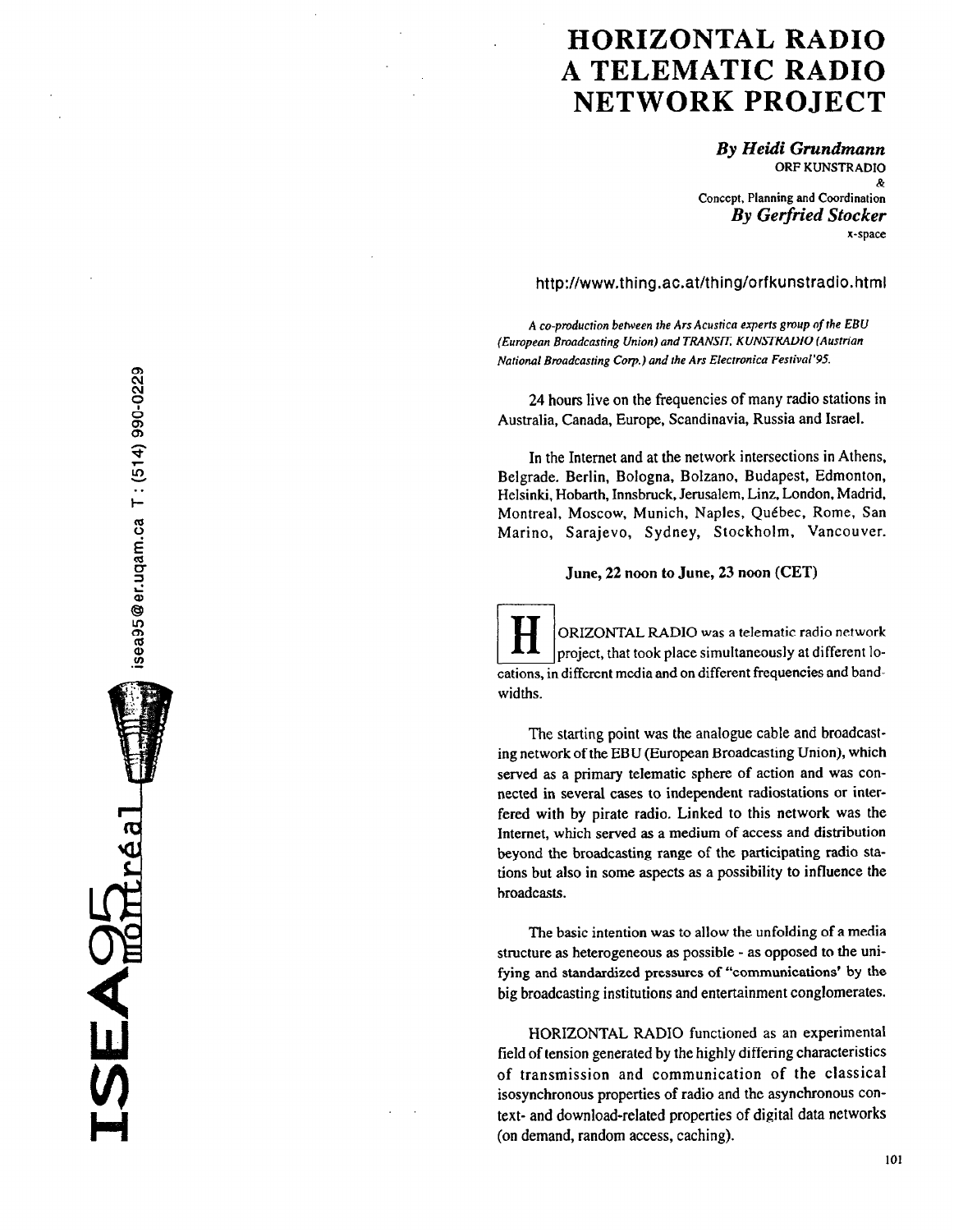HORIZONTAL RADIO, instead of perpetuating the vertical hierarchy between clearly defined transmitters and receivers turned into a platform for the exchange of transmissions.

Each individual radio station had to determine its role in the network, e.g. by making its own selection of artists, subprojects and materials.

A series of regional sub-networks not only served as geographical bridges but also as gateways between different media and bandwidths. As a consequence. they created the preconditions for the desired decentralised structure, in which the individual station did not have to build up links to all other stations in order to be connected to them.

## The following devices were employed

As carrier media analogue modulation lines for the transmission of hi-fi audio signals (stereo/mono)

- ISDN and standard telephone lines with corresponding frequency range reductions (7kHz: 3.4kH)

- data transmission lines in the shape of ISDN or standard telephone lines for the remote access to musical computer equipment (e.g. for the purpose of real-time sound installations).

- the Internet as a caching server and as a medium of communication, interaction and distribution as well as a stage for conferences (telnet. ftp. ire. www. social netbrowser)

- VHF, MW and SW.

The resulting differences in sound quality served as an artistic tool and provided one of the very few means of orientation as regards the geographical areas and media covered by HORIZONTALRADIO. Differences in sound were consciously used by some participants as "soundscape signatures" which helped to identify transmitters acoustically.

Such a network environment implies an artistic conception that places less emphasis on primary production and more on dialogic distribution and administration.

## "Hi friends!

I am sorry your event is closing down in one and a half hours. I have been listening to your night program on FM4 until the small hours of the morning and I have not missed one of the programs on the cultural channel.

To me - a radio and net freak - it was a fantastic adventure to somehow have been part of it. The event has changed my attitude towards nets and about what radio could be in the future as well as my attitude towards information ...."

(e-mail msg. to the Austrian Radio on June 23rd)

HORIZONTAL RADIO proved to be a unique event. It was realised by more than 200 artists ( the exact number may never be found out) together with a truly unknown number of technicians and organizers. At locations far apart, in different media and on different bandwidths, a wide variety of projects took place simultaneously and, together, drew an image of the rapidly changing communications technologies of our time and their cultural implications.

Unlike e.g. the transmission of the New Year's concert of the Vienna Philharmonic or the soccer championships HORI-ZONTAL RADIO did not have a center, from which the event was transmitted to the whole (passive) world. Instead, the stations, while receiving contributions from - sometimes many other participants, simultaneously transmitted their own contributions into the net. The result were constantly changing constellations and connections between the participating radiostations, the Internet and the physical sites, at which performances and concerts took place in front of big and small live-audiences and/or people walked through - in some cases interactive - installations. The hierarchical transmitter-receiver model of traditional mass-media was replaced on many levels and in differing intensities by a model of being a participant or at least being part of it...

In projects like Horizontal Radio artists first assume the role of initiators, organizers, managers, who develop a situation inside networks, in which an unknown number of participants/ users will in an effort of distributed authorship be able to contribute to the unfolding of a "piece". This "piece" or "work of art" relates, if at all, only in some aspects or rather fragments to traditional definitions of a work of art. Similar to Christo, artists acting as initiators/organizers of telematic events consider the preparation and design of the situation as part of their artistic activity. But - other then in Christo's projects - the unfolding of the event itself, its holistic form ("gestalt") and its specific contents escape any control by the initiators, who turn into coauthors among many other participants and users. Each of those - even the most passive user of a radio-programme - develops his or her completely unique image of the whole structure (sculpture), an image that cannot be anything else but a fragmentary memory of something much bigger, something that is breathing like a living organism, constantly changing shape and energy sometimes resting, sometimes almost bursting.

## The theme: MIGRATION

How and by which artistic means the participants interpreted this theme was completely open. There was no central agency controlling content or form of any contributions. (It would not even have possible to spot contributions differing from regional or national broadcasting laws in time to prevent their live transmission....) Due to this artistic freedom the material used for HORIZONTAL RADIO in retrospect proves to be an unexpectedly rich anthology or international radio- and telecommunications art of the 90's: all possible genres were represented from live-soundscapes to complex tape-compositions, from live- concerts to multi media performances, from moving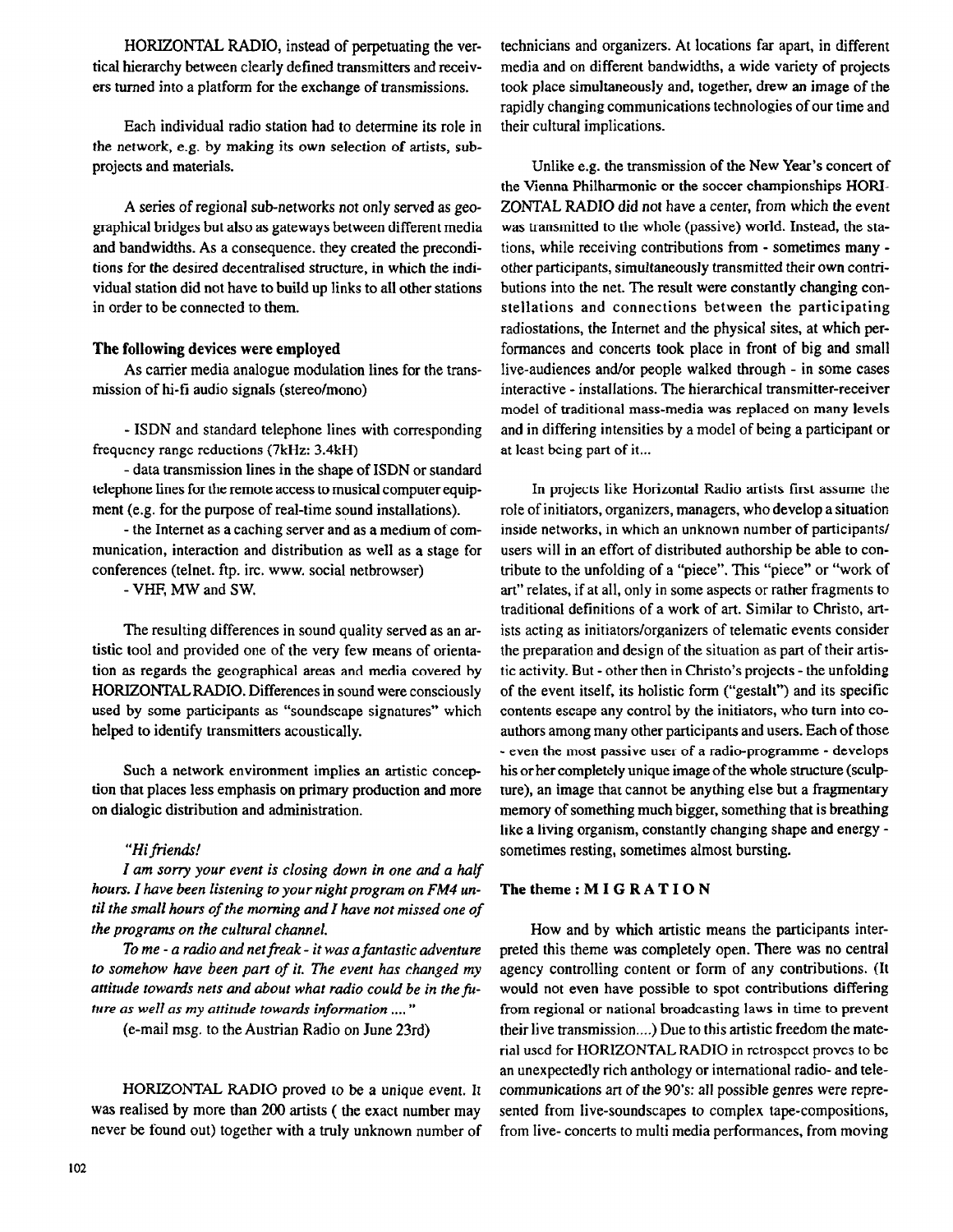collages of interviews/sounds/music and literary texts to telematic simultaneous events between some of the participating stations, from sound sculptures to sounds, texts and collages triggered by the Internet etc.

Anything delivered into the Net - sounds, compositions, texts, images - data - turned into material, which could be manipulated and changed by any other user/participant to be sent on and changed again....Our ideas about authorship or intellectual property lost their meaning. In the case of HORIZONTAL RADIO also the most traditional sound-text-compositions, broadcast on the radio broke down into data, that could be mixed, layered, manipulated live with all the other data arriving simultaneously from other places in the world or recorded in an earlier stage of the event. Parts of the live mixes were picked up by other stations and woven into new broadcasts and so on...No performing rights association will ever get an accurate report on HORIZONTAL RADIO....For instance it is entirely impossible to unravel the collages, mixes, layerings of material that arrived live on telephone lines, stereolines, monolines, ISDN during the IO hours broadcast by the Austrian National Radio as to what their exact sources let alone their authors were. The mixes and layerings were not done by one particular author; sound engineers had as much to do with them as the narrators in the studio, chance effects or the artists working on the Internet projects which again released sounds into the radio-mixes etc.

No user/participant/author/"co-conspirator" (self-definition of participating artists group) could come close to perceiving the event in its entirety how it spun itself around the globe. Each location - the physical locations of performances or installations delivering material into the radio-net and the Internet, as well as the different radio broadcasts by national or independent radios around the world or the Internet - presented a completely different "image" of the event to its users/listeners.

A project like HORIZONTAL RADIO is - we thought only alive as long as the network organised for the event stays active, i.e. for the duration of the time-span negotiated in a complex process between organizers, institutions, technicians, subsidy-givers, sponsors etc. It is here that analogies of telecommunications art to "art in the public space" make a lot of sense.

With HORIZONTAL, RADIO a 24 hour period had been given as the frame-work in which radiostations transmitted and received by whatever lines they could technically and financially muster. The 24 hours were also the framework for live performances and installations with or without live audiences in a physical space and they were the framework for Internet activities.

In the meantime it has become apparent, though, that the project did not stop at noon on the 23rd of June. The performances and installations are gone, true, but radiostations keep on broadcasting bits and pieces from HORIZONTAL RADIO and though some of the servers active during the project seem to be inactive now, others go on (REAL AUDIO Server) and some of the on-line projects will be revived. The documentation of HORIZONTAL RADIO keeps quite a few people busy, challenges them with questions on how or whether it is possible to "write" a history of telecommunications art. And new plans are made for other versions of HORIZONTAL RADIO.

HORIZONTAL RADIO just as its - less complex - predecessors was and is a collage of different spaces, locations, materials, technologies and systems. The project operated in the "found" (existing) transmission and broadcasting spaces of international public and independent radios, of the telephone of Internet. In telecommunications art we can recognize artistic strategies and intentions, which have been crucial to the development of art in our century. These strategies and intentions however are transferred into a context, which challenges both the role and definition of art and artists in our society.

The importance of sounds (and text) in HORIZONTAL RADIO points to the fact, that it is stiil more promising - also artistically - to get a hold of virtuality, virtual reality by means of sound - and therefore the absence of images - than by computer images rooted in a naive realism. Just as minimal art has taught us to reconstruct the wealth of the concept of sculpture out of the absence of its many possibilities and aspects, sounds permit the reconstruction of an incredible wealth of virtual images out of our individual memories.

A project like HORIZONTAL RADIO amassed so many data that an image of our changed reIationship to data/informstion developed. It became clear that metaphors like speed - let alone infobahn etc. - belong to the past, do not apply. Instead one got the image of a geometry in which each place is of equal distance and in which data is not Iocated at any specific pIace but floating. It is either there or not there, the users/listeners are either in it/with it or out of it. On or Off. Nothing in between. The passage from being without to being within the domain of information is abrupt, sudden, complete. Once you are in, you are.... everywhere.

As soon as the floating data become visible/audible to a specific user they turn into information: they are endowed with meaning by the user not the artist, whose information has turned into floating data once it is released into the net/web. What the pre-structuring by artists/organizers/technicians/institutions provided in HORIZONTAL RADIO was points of possible entry in different media, on different locations, different bandwidths.....The rest was out of control.

## Recent history

HORIZONTAL RADIO was a further development of earlier simultaneous telematic projects of the 90's. Especially important in this context are the projects Chipradio (92), Realtime